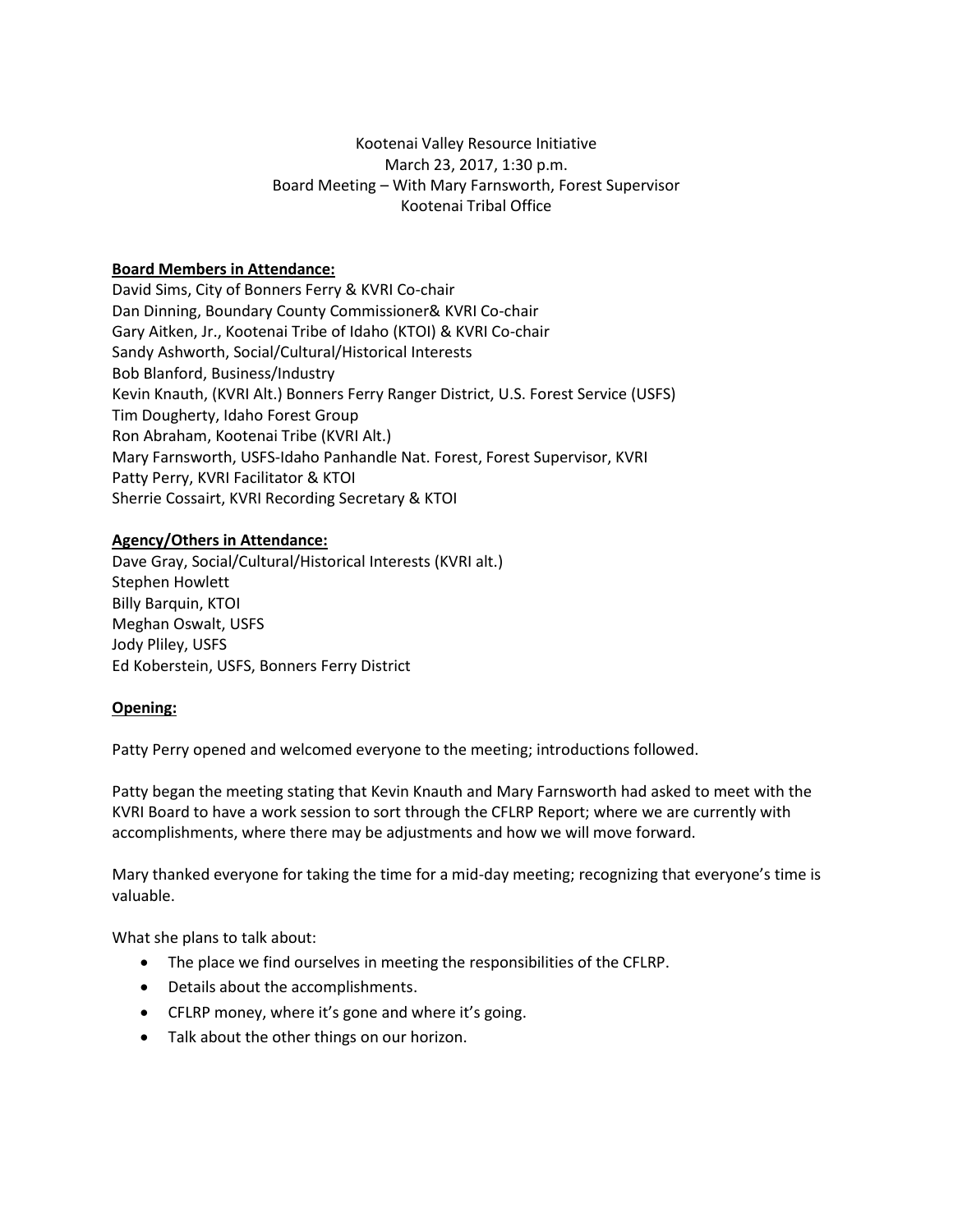Regarding the Data they brought today she will talk about:

- The opportunity for adjustments on the CFLRP; expires in 2019.
- Rumors of potential to extend; what does that look like, how do we feel about that.
- The report to the Washington Office to state the place we find ourselves.
- The proposal for adjustments included in the spreadsheets.

The ultimate goal is to have conversation about where we find ourselves, do we need to do some adjustments, and to have honest feedback and conversation about the status of the CFLRP. She will share her feelings from the Forest level, and she is interested in what we have to say about that. And are we in alignment.

Mary asked her department for a review of the target accomplishments and the money distribution of the CFLRP Project thus far and the result is the data on the reports they brought today. The data shows how we will meet our responsibilities in FY2018 and FY2019, and how we project as we move forward. They have a plan and want to present it to us and see what we think about it.

Mary explained that their tracking mechanisms are poor at best. CFLRP was authorized for the Bonners Ferry District with KVRI in 2011. In 2012 their budget tracking mechanism changed. They used to have a bin of money each for timber, wildlife, aquatic, engineering, etc. Then it changed to a lump of money to be distributed between those activities. What also changed was how and what you could count as accomplishments. It is just an internal issue they deal with. They have done their best to provide us with those accomplishments although they are not as easy to understand as they used to be.

What they will show is what we, KVRI and the Forest Service, get credit for; Mary is graded on these numbers. KVRI will be held up against other collaborative groups and the measurements are exactly the same nationwide. These will be the numbers used to look at efficiency.

Mary stated that in review of the data, we are not meeting our responsibilities in the following areas:

- Biomass: The economy crashed, the industry did not come to fruition, and they cannot subsidize as in the past.
- Planting: In order to plant, timber needs to be harvested, things have to happen in sequence, but ultimately it will happen as soon as harvest takes place.
- Road Decommission: The original proposal had a lot in it; lot of possibilities why we did not meet it; but they are not relieved of that target.

They have some thoughts about ensuring that from here on out we are able to meet what we say we are going to do; we can take some corrective action and to make sure that we are all in alignment including the Washington Office expectations.

### **Presentation of the KVRI CFLRP Proposed Changes- Ed Koberstein, USFS**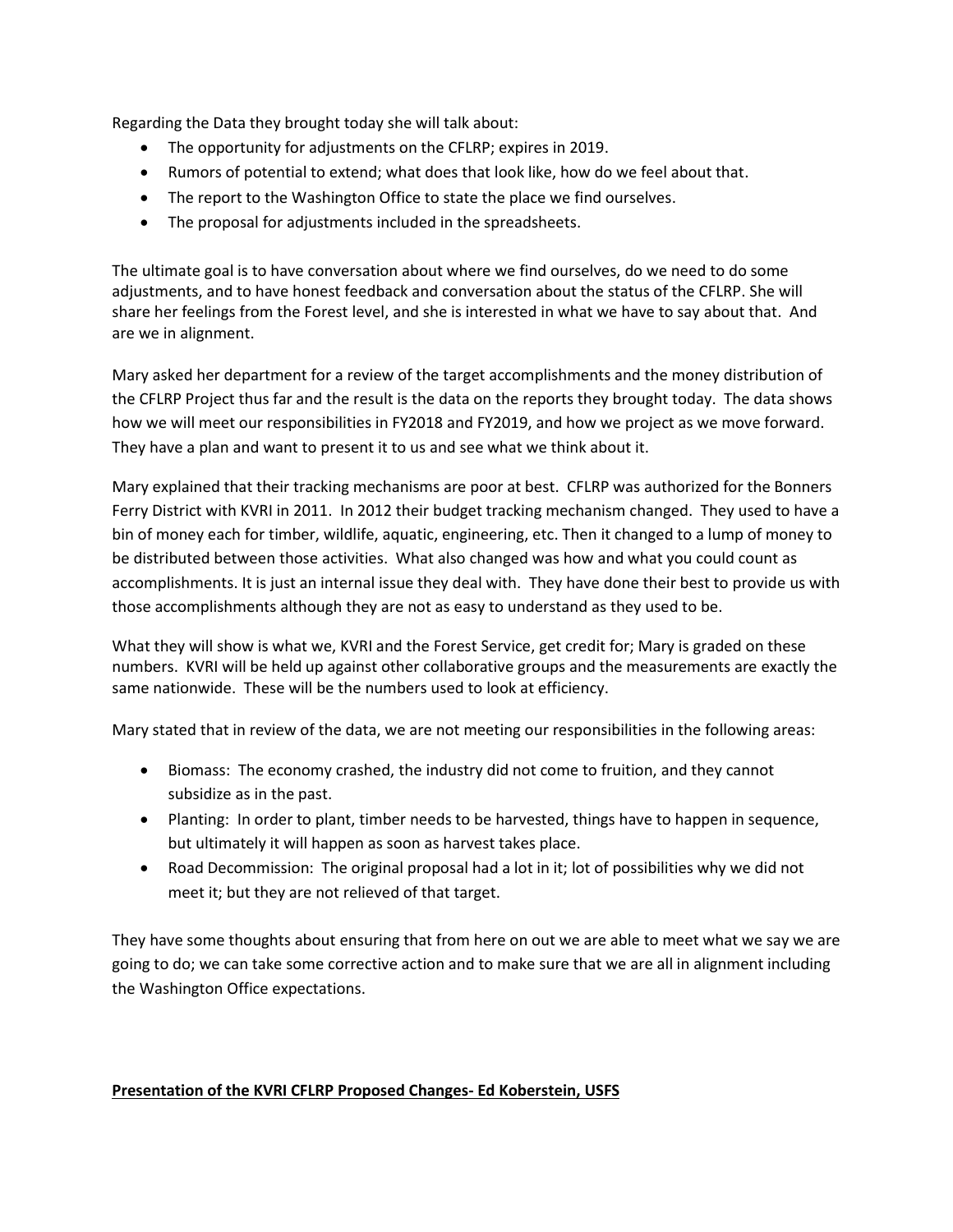Ed began the presentation reviewing the handout **"KVRI CFLRP Proposed Changes".** He explained that the program was authorized for 10 years yet we didn't receive funding until 2 years after that. To set the framework of what we will be discussing, the numbers we see are normalized for 8 years. In column 3 "*Original proposed target",* that is going to be reduced by 2 years (26%). *"Units accomplished"* to date are as of the close of FY2016; those *projected* are by the end of FY2019. The last 3 columns show the *proposed changes*, *projected % accomplished with revised target* and the *justification/rational for those proposed changes.*

### **Volume of Timber sold –CCF/Million BF:**

Patty asked that, even though we exceeded the target in this area, can we note, in the justification column, something that explains that we had one year that this project did not get any attention, because of the Tower Fire. And to explain, with that one year loss, we actually met that target in 7 years not 8.

Mary agreed it is fair to say we can put a sentence that stated "this target was affected by adjusting priorities due to salvage efforts on the forest". It's not a 100% crossover match though.

Mary asked "Did anyone think the Forest Service would meet its timber target over ten year?"

Tim D. replied that he has said this before, that Bonners Ferry and Kevin's group has the gold standard up here. Thank goodness for the job that you folks are doing and the acreages you are treating. We would be in a different ballpark given the surrounding forests of the Panhandle that are under producing. It is exceptional here. And he asked Ed, how can you back down the acreage to such a significant portion yet still have your long target.

Ed explained that they've converted into a lot more regeneration type harvest mechanisms, trying to accelerate the seral species component across the landscape and with that we need more daylight on the ground. We have an overabundance of shade tolerant and fire intolerant species, with regeneration, we get more volume per acre. The acres treated annually haven't changed a lot but the prescriptions have. Consequently, we are seeing more health and resilience restored in the landscape.

Mary added that they are also asking for opening of more than 40 acres.

Patty stated that Art Zack helped put this in perspective when he pointed out to us that over a ten year period we had agreed to treat only 40,000 acres on a 419,000 acre piece of ground.

### **Acres of forestlands treated using timber sale:**

This target was affected by Biomass issues, small diameter material utilization, and helicopter logging. The rational explains that they cannot accomplish this target without additional subsidies, which isn't our best investment. They are looking at reducing that target by about 7000 acres. The roadside salvage is another issue, the volume per acre is not there, it's not economically feasible, and there are access issues. The idea is to adjust the number to a more realistic target. Currently our commercial timber sales have a strong proportion of regeneration harvest which is a higher volume per acre.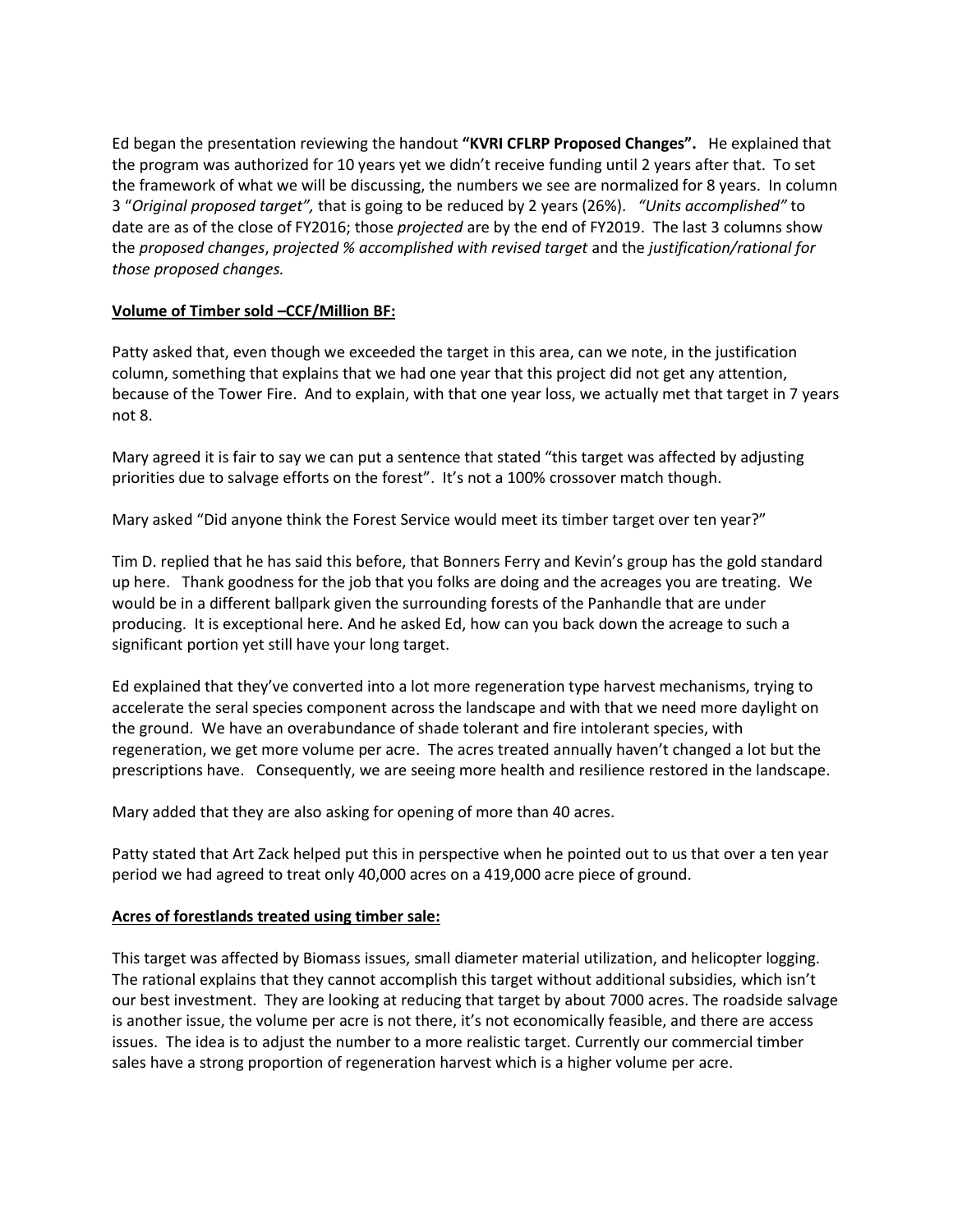Ed continued, that one other thing to remember is that our accounting system is delayed, we don't get credit for acres treated until it's actually done on the ground; we have sold sales in 2012 that we still haven't got total accomplishments achieved from yet, all the acres haven't been cut. You will see that throughout this spreadsheet. What we are trying to say with this proposal is let's use real numbers, what we think we can actual accomplish, and take credit for that.

It was asked to consider adding and identifying those acres that will be eventually harvested even if they won't be counted. Ed stated that the one thing we are looking at in our tracking, is trying to identify sales sold and acres under contract not necessarily harvested and to be able to represent it that way.

A question was if the 1110 helicopter acres reduced included the helicopter acres in Boulder. If you are projecting out to FY19 wouldn't we want to include those acres in Boulder? They are analyzed under NEPA; targeted for helicopter, although not feasible at the time something could change by FY19.

The answer was it's not included. The helicopter acres were in the original proposal, the Boulder acres would be above and beyond the original, we can only offset what we originally proposed.

Patty asked if there were any the ramifications of reducing the targets. The answer was no other than it shows we did not get the work done on the ground we predicted. Megan also added as long as we are up front in conveying the proposed adjustments there are no penalties in reducing the targets as far as they know.

Patty asked why is the "proposed % accomplished" column still only at 56%.

Ed stated that's what we feel we will actually achieve on the ground, as in acres treated. We may still have lots of timber sales sold under contract but the acres are not treated yet. We want to qualify that additional amount and that will bring it much closer to 100%. Right now, there currently is no performance metric in the database to assign it to but they will articulate that in the final report.

Mary realizes it is very important for us to project out all the things that have been done and that will be on the horizon. The Washington Office is in full acknowledgement that things do change. They just want to know that we are being accountable. Other Collaboratives have already done this adjustment process, but this is our first opportunity.

**Biomass/green tons:** Keep the original target, knowing we will under achieve it because of market issues; it is what it is, no change there.

**Forest Vegetation Established:** Our reforestation efforts that occur after harvest is complete, low projected accomplishment at 45%, reduce to a more realistic number putting us to 97% at the end of FY2019.

**Forest Vegetation Improved:** In the original proposal this number included numerous activities combined into improved performance methods that we can't get credit for; this is an integrated target with numerous performance measures feeding this one metric. When we go back and input it in, it doesn't work. So, we break out those activities and those are some of the adjustments we need to do to get credit for in the right places.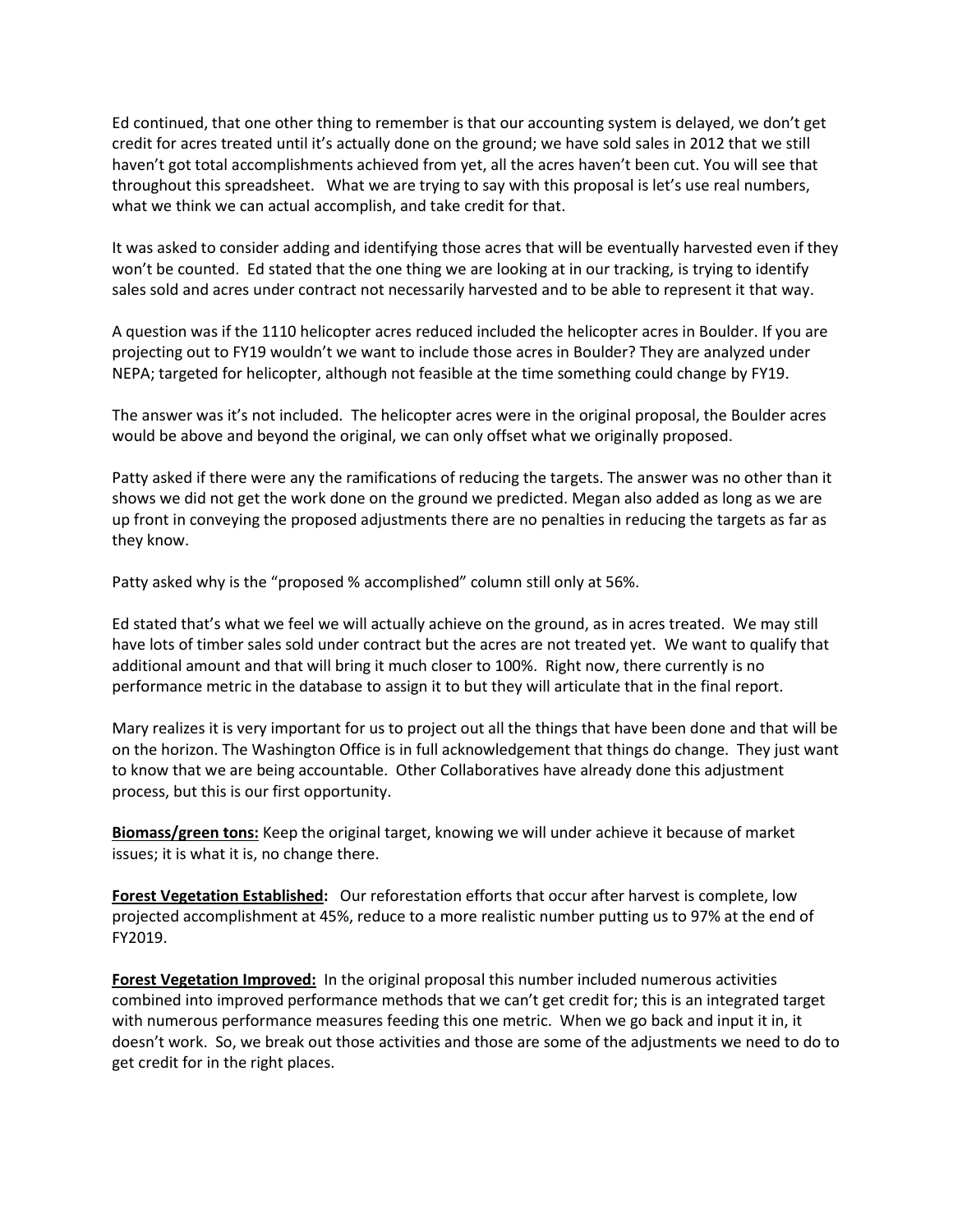**Hazardous Fuels:** A lot of activity now is in non-WUI, so we broke these out to better reflect where we are doing the treatments in WUI vs non-WUI.

Ed continued noting there were no changes on the following line items: **Noxious weeds**, **rangeland vegetation improved, acres of terrestrial habitat restored…, miles of system trail maintained …, miles of system trail improved, number of bridges replaced, miles of stream habitat restored…, numbers of stream crossings constructed…, miles of passenger system roads…, miles of passenger car system….**

The next area of adjustment is:

**Road Decommission:** What we tried to do is to identify the other component which is "road storage". The original proposal was specifically for decommissioning and we do not have a mechanism to count road storage. But we'd like to propose it.

What you see under projected units accomplished by end of FY19 is 22.8 miles; based on the original proposal that would only give us 18%. What we are currently projecting is 42 miles of road storage, which gets us a lot closer. This number does not include Bog Creek, although there is a large amount of potential road storage with that project too.

Under road decommissioning we think we should portray exactly what we have accomplished; 24 miles that we have under NEPA, which we can implement by end of FY19. This is still far less than the original 128. But if we can identify the additional metric of road storage and take credit for that, Mary gets an A on her report card.

It was asked if that included non-classified roads because there are a lot of them in Deer Creek and Boulder Creek. It does not, but in Deer Creek some of the roads identified as system roads, we have agreed to store. We can take credit for those, once we get the through the decision and put them on the books and store them.

Kevin added that if a road is unclassified; it's not in the system to give us the opportunity to call it decommissioned. We have to add it to the system then decommission it. What we did do, is if we utilized one of those unclassified roads, made it safe to move logs along it, we used it, added it to the system, then we decommissioned it afterwards.

Patty suggested adding along with the road storage, the unclassified roads identified and the number of miles decommissioned, because it did change the landscape.

Mary agreed to adding details where we have the ability to convey that information, it won't count to compare CFLRP's but it will speak to the true work we are trying to do.

Billy asked if there will be a narrative to describe this report.

Dan D. added the other thing we want to be clear about is the "miles per year of roads" to be decommissioned in the original proposal was incorrect. There was decimal point in the wrong spot and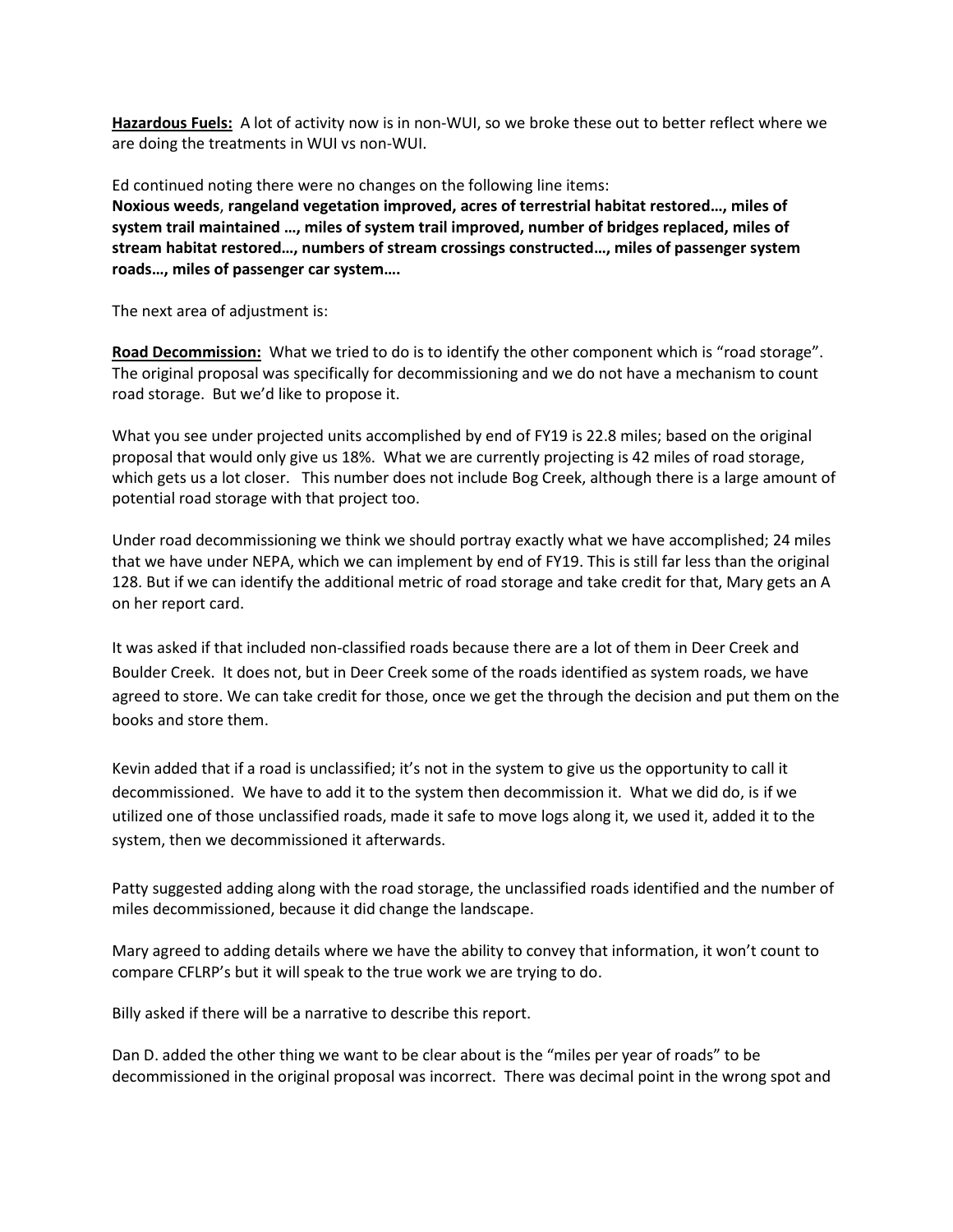no one agreed to do that amount. So is it better to do the mechanism you are looking at, or is it better to say that there was an error in the original proposal.

Mary would argue that we should do both. We should have a small narrative, that there was an issue between KVRI and the Forest Service saying that this number doesn't seem to be correct, etc., and at the same time here's the work we've done, here is the work we are going to do and here is the change we would like to propose; she thinks we should do both for full transparency.

**Acres of Water**… This was tied to previous road decommissioned-15 acres per mile –if we reduce the road decommission target this one needs to reduce proportionally.

It was asked if there would be an economic report that goes with this. And Kevin explained that in 2015, we had the University of Idaho do an economic analysis, which told us based on volumes and types of wood products, locally what direct and indirect jobs would be produced as a result of that. The Forest Service also does a similar analysis using the TREAT tool. It generates a report showing both direct and indirect jobs as a result of the volume they do, and the contract opportunities and that type of contract work they do.

Patty suggested that the Social Economic Study, created for us by the University of Idaho, be used instead of the TREAT tool. It demonstrates what the Collaborative did and paid for to have done as part of the CFLRP Project.

Bob B. stated that from the business industry perspective, we should take credit for the goals we accomplished that contributed to the community sustainability.

Mary asked the group if the proposal made sense, and if we understand what they are trying to do.

Patty responded that we understand what you are doing. We realize you are between a rock and hard spot, and that's what you have to do. We agree with Tim and others have said it doesn't make sense to not take credit for what's under contract, which shows that you've actually met all those targets and exceeded them. But we understand because it is the way the system and the data base works.

Mary expressed she is proud of the accomplishments that we have done. And overall she is astounded at how perceptive KVRI has been in the original proposal. Because she thinks we came close. Who projects out accurately ten years?

Patty added that Linda McFadden (District Ranger at the time) and some of the others that worked on this project did an amazing job and deserves a lot of credit for how close we came. Kevin added they also had a short window to work in.

Mary said she wants to make sure in the next couple of years that we get done what we can get done. The proposals are tied to projects, we have a program of work to do, we know exactly what project that will be done in the next couple of years and it is a direct link to what we intend to do. The only caveat to that is will the funding continue to come? We are planning on it and planning on those projects happening. That is a big work load for the next couple of years for everyone. How do you all feel honestly about that?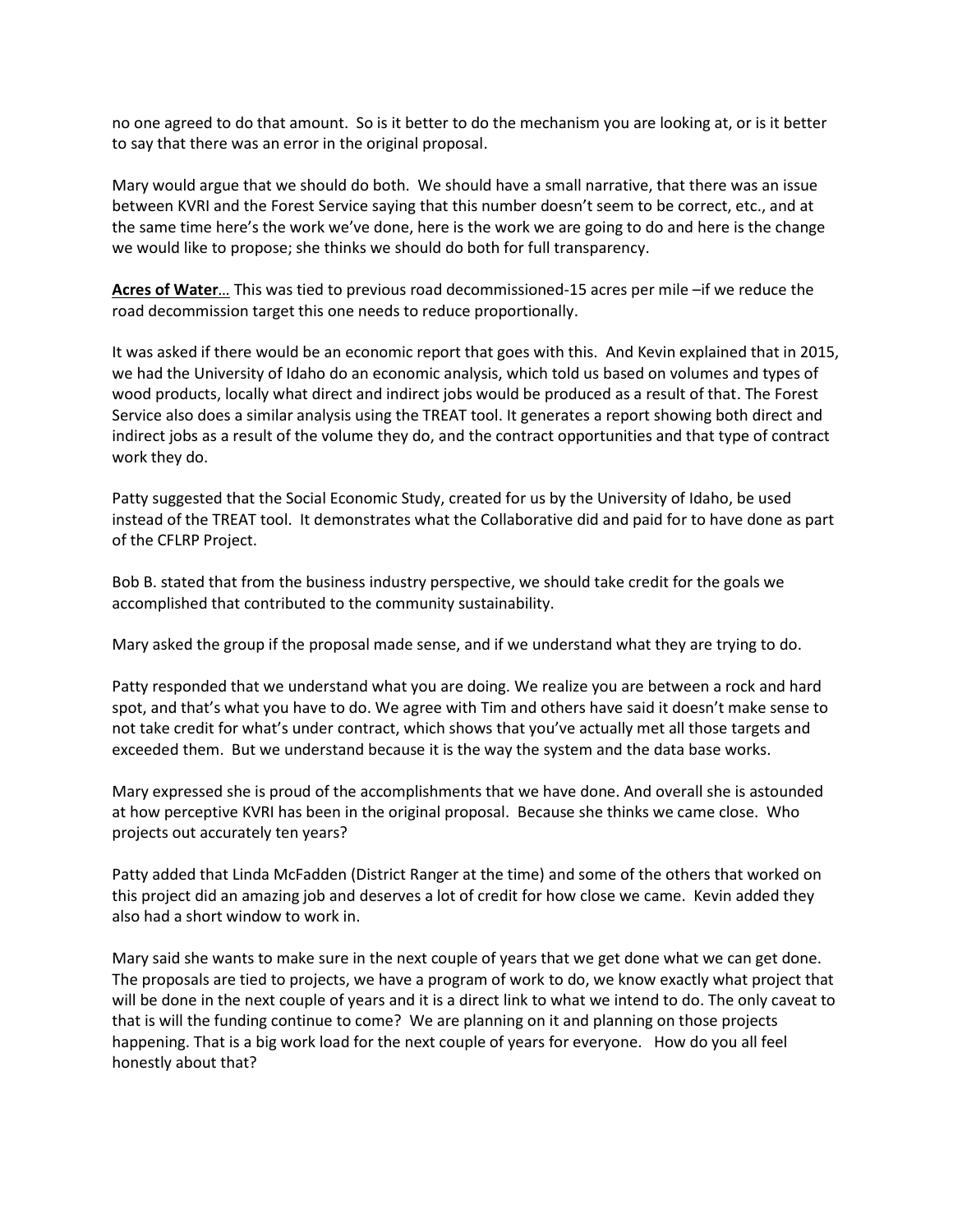Patty stated that aside from the accounting issues and the typo on road decommissioning in the original proposal, and if the storage is noted, we actually did an amazing job. She added that we should have insisted the typo be corrected right away. Dan remembered they were told there was no way to correct it in the beginning. Mary added but we can do it now.

Patty continued we keep talking about the landscape scale and how big it is; it would do us well to have the acreages of the watersheds that were analyzed to come up with the treatment acres. I think we would be surprised at the percentage of acres on the District that have been considered in the whole scheme of things for work. Mary agreed to take a look at that.

Billy asked as to how this report may be portrayed in a way that will be understood, by the Washington office and the other people that may see it. To others it may look like we did really well on timber but they may ask where the restoration is.

Patty added that she thinks to her, it does just the opposite. If you look at this, the one we fell short on the timber sales, but the restoration exceeds all targets.

Mary explained that this is a report that the Forest Service and KVRI need to do that goes to the Washington Office. This is not conveying of information for the sake of conveying information to the world. This is a very specific targeted letter from me to the Regional Forester and then from the Regional Forester to the Chief of the Forest Service, that is it.

If we to choose to convey to others the work that KVRI has done, that is a completely different product; there is no way to explain an integrated target in a way most people would understand. That's the dilemma; this is not a public affairs document. This is a targeted reply due to the Washington office that allows us to report what we've done and ask for an adjustment. This is the first chance that we truly have had to adjust targets; to adjust the proposal.

To answer Billy's question, this is an internal document to the Forest Service, we are in partnership, we need to do this, we believe it is wise for KVRI to do this so that we can say we are going to be transparent and here is the scoop.

And I think it would be very wise of us to develop a public affairs document to toot our horn. I would like to work purposefully to say, as we are looking at two years to ending this, how successful this has been, not just in numbers but in our relationships and what we choose to do for our communities.

Mayor Sims asked how well are we doing compared to the other Collaboratives in reaching our goals.

Mary has heard that other Collaboratives have spent all their money, they are not meeting their responsibilities repetitively, and they don't know the cumulative status of things.

The first couple of years other Collaboratives were getting large amounts of money and didn't know what to do with it, they weren't ready for it. But this Collaborative was very strategic in how they approached the first couple of years, we said we don't want a large amount of cash, because we weren't ready for it, that was the wisest things, the group that put it together did. We asked for a modest amount to get going and that made all the difference. We are doing fantastic, we are vigilant and do not avoid our responsibilities on an annual basis.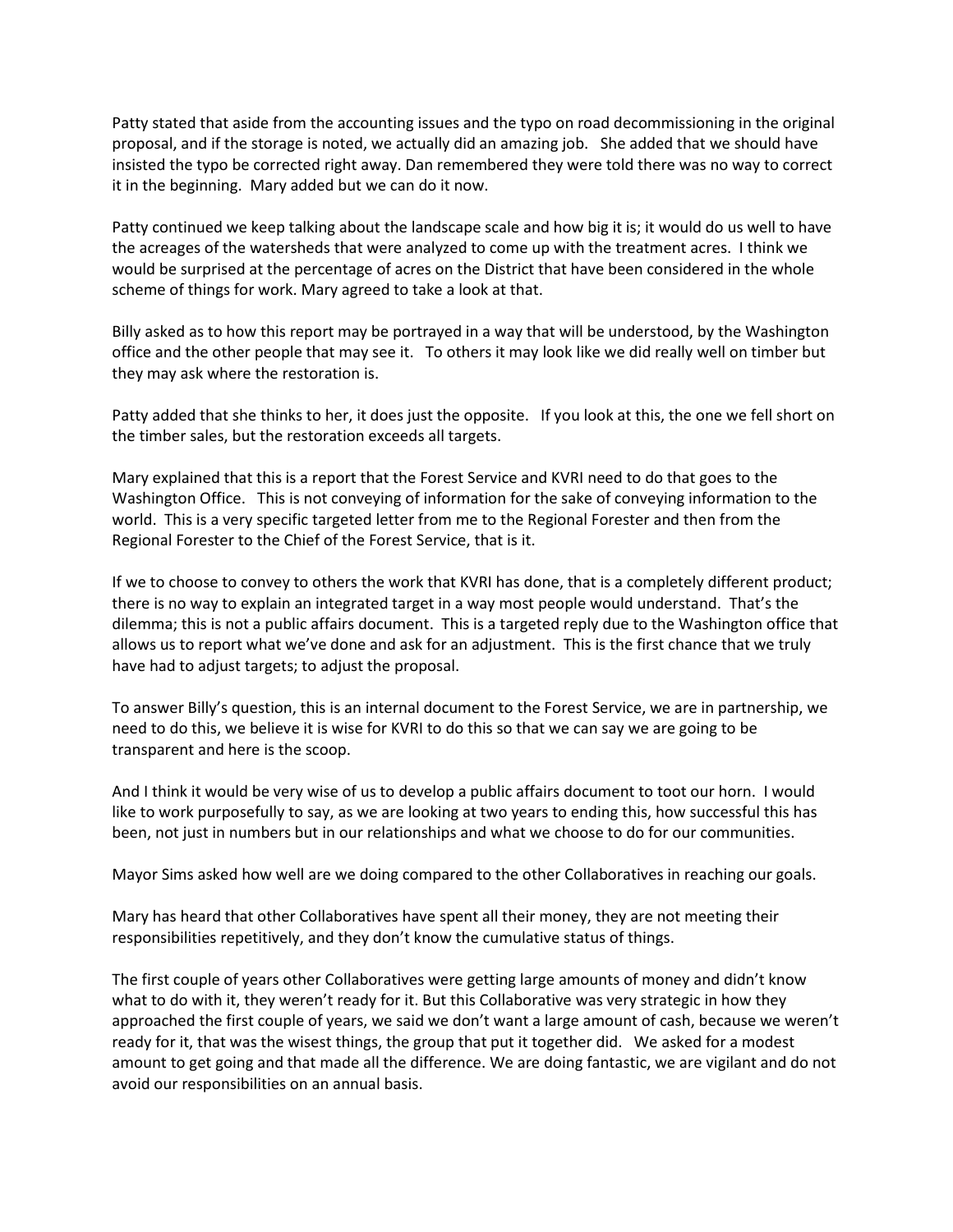Megan added that this report is hugely helpful. Others do not have the level of detail such as this template that Mary is going to work on to send to the Regional Forester. There is also some dialogue between Megan and the Washington Office CLFR coordinator; the more dialogue we have before it goes to the Regional Forester the more prepared we can be, to make sure we are set up nicely to get the proposed change. There is a lot of opportunity; the Washington Office is receptive.

As the template was handed out to the group, Mary explained that it is similar to what we have gone over already. What she proposes is to take what we've talked about on the spreadsheet and transform it into what we will send to the Washington Office.

And what Mary has heard in this discussion, very specifically, are some things we would like to do in addition to what they have proposed. They have to submit this none the less, but they can make additions. It is also important to add the caveats; stored roads, can't plant until we cut; cutting hasn't happened yet, and those items they have projected. It would also be good to add the economic information that KVRI has done. That would be an advantage, to be proud of the work that's been done. Once we do that, she will send it back; she and Patty will connect, have it for review, and talk about it again.

Mary answered Patty's question about a timeline for this report. It is soon, although there is no requirement, it is their choice, but waiting wouldn't be beneficial. The sooner we get clarified the sooner we will know what we are going after, but having the clarity, having the dialogue with the Regional office and the Washington Office is beneficial.

Especially for what is coming in July: the Washington Office review of the CFLR projects. She would like to work with us to have a fantastic show and tell; it would be nice to have this report into the Washington Office before they arrive in July.

Patty stated if we as this workgroup, can agree that we understand what is in this report, what it needs to look like, understand that the Forest Service will attach the social economic report from University of Idaho, and also include the details that we have asked to have included in this approach, we could then discuss at a KVRI meeting in May. That way the full community could be made aware of the process & changes and it could still be submittedt to the Washington Office by the end of May. They will then have a chance to review it before they come at the end of the July.

Mary and Megan explained that we are just part of the tour, they are coming to see three Collaboratives and we are hoping to be first. They would also like us, KVRI, to help plan the visit.

Ed restated back to the group what additions we would like to have included in the report:

- Acres under contract.
- Project planning area, acres analyzed under NEPA.
- Road Storage- breakout-road decommissioning.
- The error in the number of miles of road proposed for decommissioning in original proposal.

Mary explained to the group how the template came to be. The Forest Service has been communicating with the Washington and Regional office regarding CFLR every year. The fact that they weren't meeting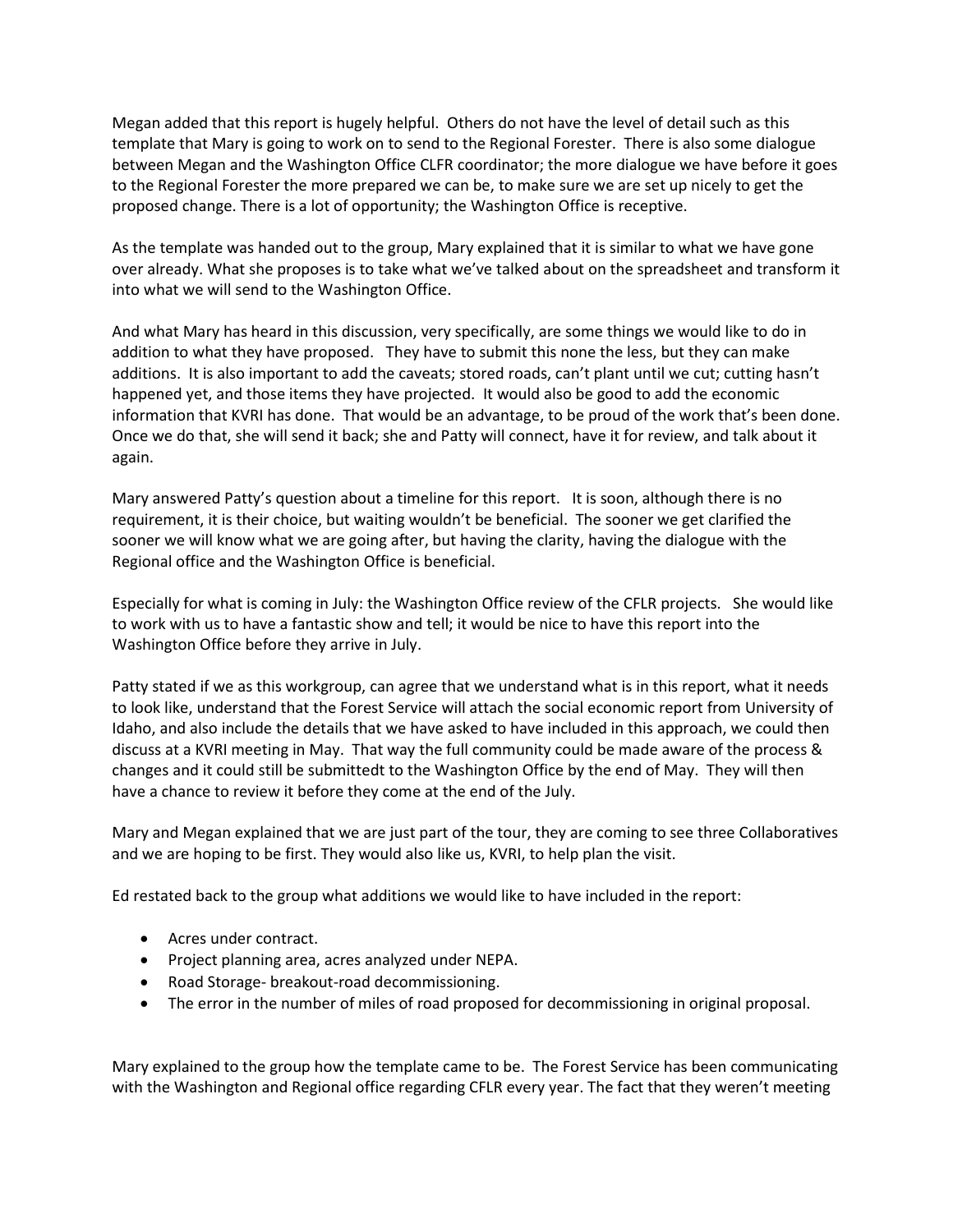these targets, that there was an error in the proposal etc. and other Collaboratives in the country were saying the same things. They realized they needed to do something, hence the template.

Kevin added that all along there was the ability to adjust the project spatial parameters (GIS layers), but not the targets in the proposal until now.

Steve Howlett raised the question; how does your success compare to those less successful, are they going to change formulas nationally, are they going to have to come up to our level? If the others aren't achieving their targets, do they lower the standards because we've exceeded them or are they going to stay the same and they have to make the grade? Is this the guideline to make the National Forest Project goals?

Patty added that the CFLR proposal is an authorization that we, the Bonners Ferry District on the Idaho Panhandle with KVRI, competed nationally for in order to get this funding and designation. There are only 20 in the entire nation that competed and got money to do this.

Through this reporting process and through the Washington Office, it will go to our congressman and senators and show what we did with the money they awarded these groups. It is important for us to show that we did what we said we would do. And it may affect funding authorization in the future. It is important for all the Collaboratives to get an A on this report.

Mary also added that when we do what we say we are going to do, we develop a reputation for delivery, and if she were the Regional Forester or the Chief of the Forest Service, she would invest where people deliver; that reputation is very important to her and it helps our forest and helps us get money to help our local communities and improve forest health, which is all of our goals.

Another item Patty asked Ed to remember to include is the acknowledgment that we had the interruption of the wildfire, Tower Fire, so basically the 8 year targets were accomplished in 7 years.

Dan brought up the point, that the collaborative process also brings the license to do things. It is important to note that it is the first time in 17 years that projects from the Bonners Ferry District have not been litigated. It's proof that the collaborative process works.

Mary added that if we are not being litigated, litigation is costly; we can invest that money into doing more work which is why our timber target has gone up in the last 5 years, that is how we are able to do more.

Jody added that in working with the Washington Office they have stressed that it will be important to work closely with them because they have experience with projects that have moved up and gone through smoothly because of that coordination. They know the language that should be in the request regarding the project and they can advise us. With all of us working together we can get things done.

Billy asked if KVRI would need to meet with the Regional Forester or the Washington Office, to explain some of this and be the face behind it, or is it just a paper exercise.

Mary replied that it is intended to be a paper exercise but how cool would that be.

Mary's team handed out a Funding Report to the group.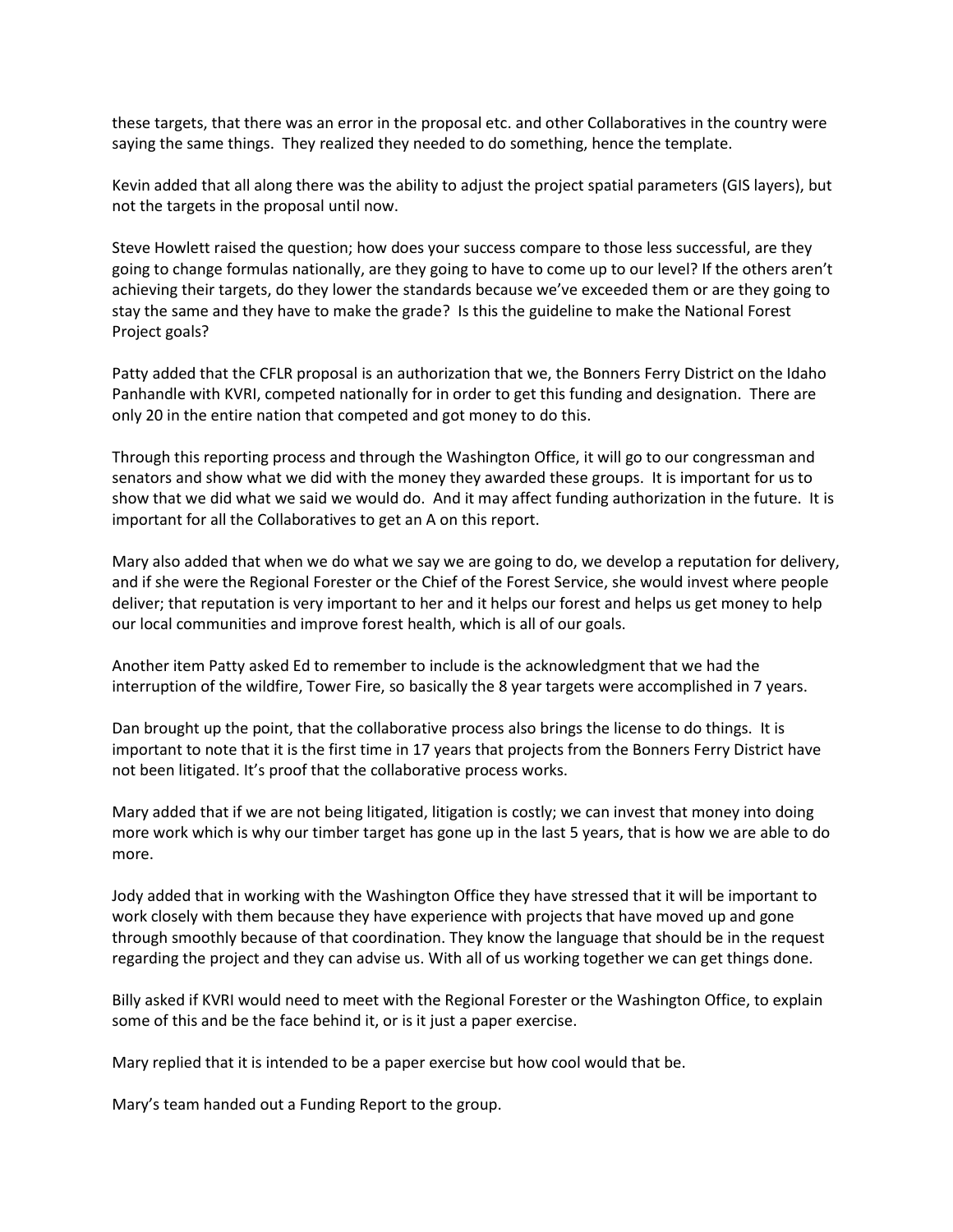The CFLRP Funding handout showed the:

- CFLRP Request per agreement; the money KVRI asked for.
- CFLN, budget line item; a bucket of money.
- Supplement Non- CFLN, is because the Forest Service did not have enough money in the bucket, they went to other money to fill the need, this is the money that is hard to track.
- Total Received: Combines the first 3 columns.
- Difference: the difference between what we asked for and received.
- We've asked for 2.9 million in the next 2 years (FY18 and FY19)
- For FY20 and FY21, (we are not scheduled to get those monies, but what it represents are the 2 years we did not receive)

Important to note that we received almost what we had requested, that doesn't always happen.

Mary stated that if there is an opportunity to extend, she would ask for the 2 year extension to get the money we were supposed to get originally. And spend it not on planning, but on implementation. If there is an opportunity to extend after that, this is where we may not agree.

Mary explained that she is not overly interested in extending beyond the 2 extra years because the Idaho Panhandle National Forest on a whole has a lot of projects that may be more of a priority than just Bonners Ferry. She has a forest wide look; KVRI's look is up here, and she gets that, but she wants us to know what she is thinking.

There will still be projects in the Bonners Ferry District but it will be proportionate to the other four Districts; which is not a surprise because that has been discussed in the 5 and 10 year planning process. The Forest would plan to move away from the larger EA's and focus on the smaller CE's on the Bonners Ferry District and the other Districts who have work to do would step up and get their work done.

Patty stated she could see another 4 year extension to do some significant things on the Westside, where we haven't had a lot of projects yet or treatment, and would make an argument that we should be looking at it as a collaborative whether we get the money or we don't.

If the opportunity existed, without reapplication, for this program to be extended beyond FY21, for another 4-5 years, there are things KVRI should be doing on the Westside. Knowing the fire prone nature of the Westside, and also the diverse opinions of what should happen on the Westside, there could be some challenges. It is a place where WUI is largely affected and there is a lot of good reason to keep talking about that.

Patty continued having said that, is there another way, or should there be some consideration for somehow partnering the Collaboratives so that the Forest then could maybe use this track record to pull in the Panhandle Forest Collaborative, to maybe pull in some partnerships of a Collaborative forum across the Forest, that might allow us to start moving forward and help some of those areas that didn't get their targets accomplished in the first place. I don't know that question; I don't know if it is even something to consider, how it might look. Mary stated that just because you don't have CFLRP does not mean the Forest Service will not invest in projects on Bonners Ferry. You can absolutely move forward with some of the Westside fuels projects; they are looking into getting additional fuels money.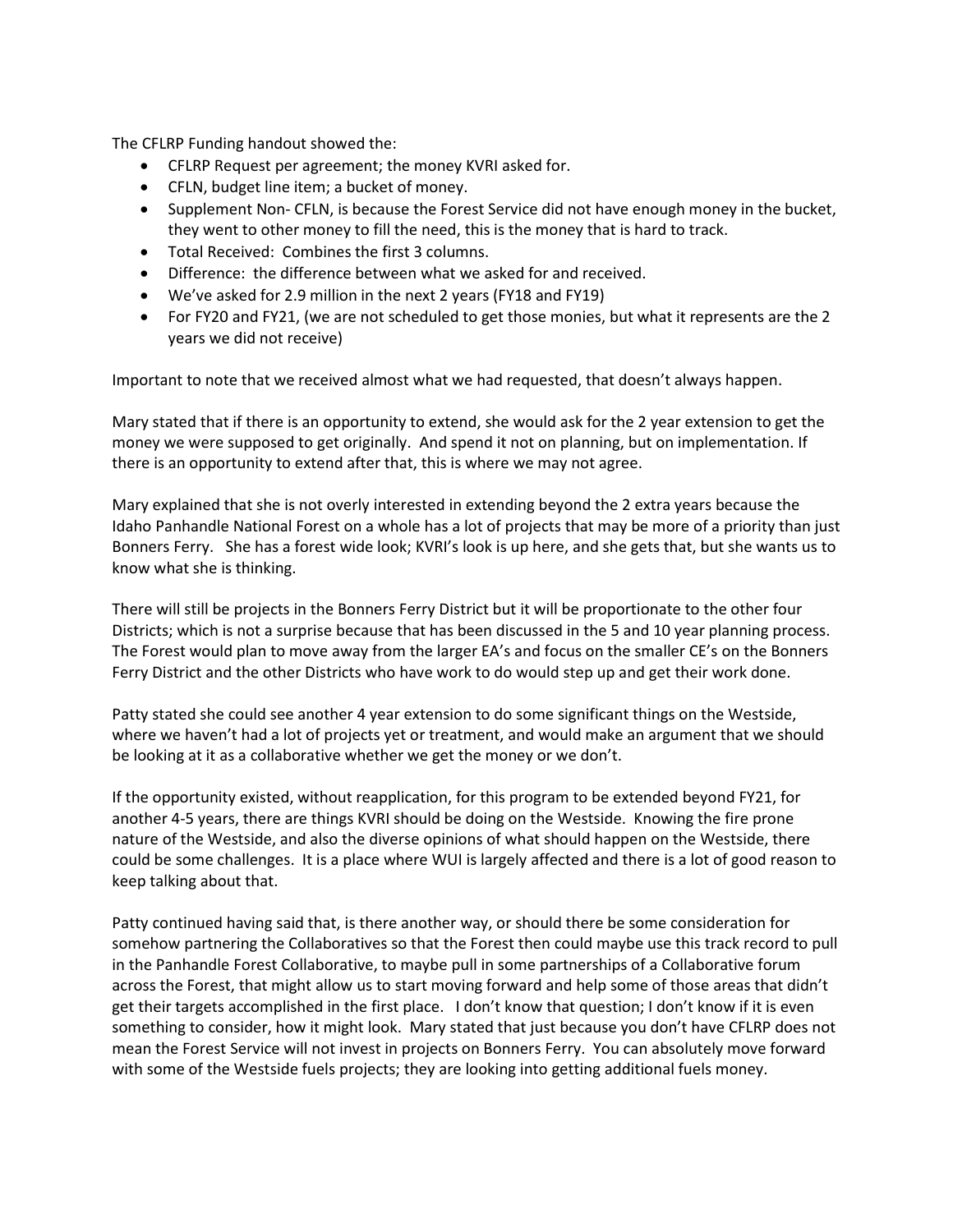The problem she has is in envisioning the longer time period is the match the Forest Service needs to do and taking it away from other places in order to focus up here. The urban interface in the Coeur d'Alene area is equal to if not more than the Westside. She would like to balance that.

Patty added we realize it is equal and the Forest Service has to balance that. But there may be some inability to do some of those things in those places, where we may be able to bring the license to the table.

Mary agreed that that is an interesting idea. She would like us to have that dialogue as we go along and be honest with each other as to what that looks like that; we don't have to determine anything today.

She wants to have these conversations, and if the opportunity is not to extend, her priority in Bonners Ferry is still to finish the things that we've done. The fuels might be a little different, because of the additional fuels schedule.

Mary and Meghan added that this financial report does not show the match dollars; they are implementation dollars not the planning dollars.

Tim shared his concern that the Moyie mill relies on every log coming out of this Forest and this District is crucial to its future success. Everyone agreed that it is rare for this county to still have 2 lumber mills.

Patty stated that we are in alignment through FY2019, and through FY2021, so we are actually in alignment for 4 years out and we should have further discussion.

Mary welcomed that idea and to make a point about FY20 and FY21, it's not more NEPA, it is implementation, tidying up and what that does is it reduces our match.

Mary summarized what we have talked about:

- The final plays.
- The report we want to develop.
- The May time frame to put on our calendars; the KVRI meeting May 15.
- That they will start working on the report.
- CFLRP extension possibilities.
- And the final place we see ourselves.

Patty asked Ed to send her an email of the items they think are going to be addressed so that she can send that out to the KVRI Board so that they can quickly cover this work session at the next board meeting in April as a quick overview of what we did and what is coming in May.

Mary stated that she would like us to help with the public document we had talked about and Patty agreed that once we get to that place, it would be good to sit down with the Forest Service Public Relation department and KVRI to put that document together like they have done in the past. Patty also added that when we have this all ready to go, to send out a release saying that this document is going to the Washington Office and that we will have visitors in July, in order to keep everyone informed.